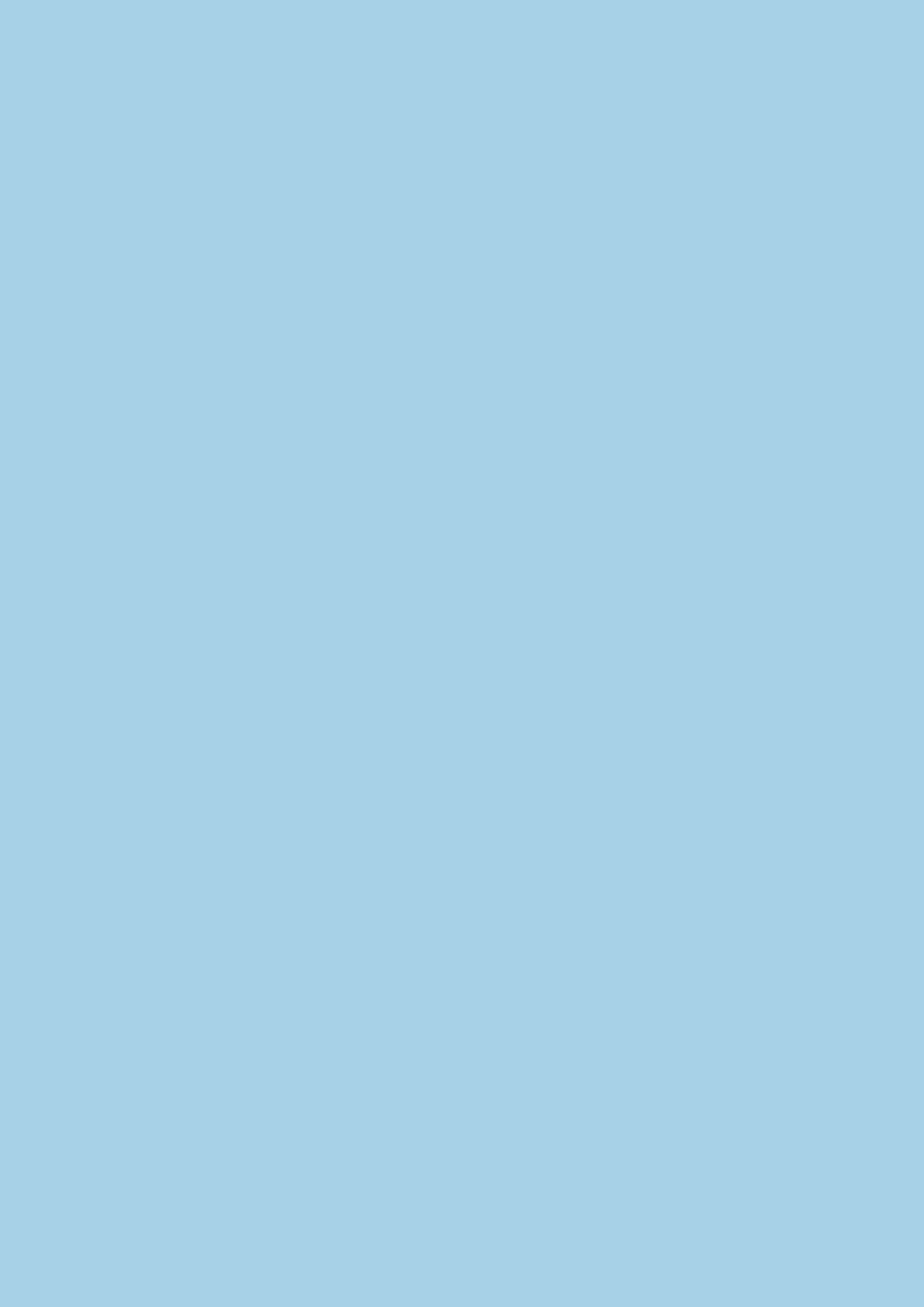#### **CHAPTER-III**

## **3.1 Audit Paragraphs**

# **SCHOOL EDUCATION & LITERACY AND PLANNING-CUM-FINANCE DEPARTMENTS**

#### *3.1.1 Avoidable expenditure and excess procurement of desk-cum-benches*

**Purchase of desk-cum-benches at rates above DGS&D rates in violation**  of financial rules led to avoidable expenditure of  $\bar{\tau}$  2.28 crore. Besides, 1,087 desks-cum-benches worth  $\bar{\tau}$  81.54 lakh, procured in excess of **requirement, were lying idle.** 

Rule 131E of the Bihar Financial Rules  $(BFR<sup>1</sup>)$  stipulates that in case a Department directly procures Central Purchase Organisation (e.g. DGS&D<sup>2</sup>)/State Purchase Organisation rate contracted goods from suppliers, the prices for such goods shall not exceed those stipulated in the rate contract. Further, Finance Department (FD) instructions (February 2011) stipulates procurement of goods valued above  $\bar{\tau}$  1.50 lakh by open tender through wide circulation.

The District Education Officer (DEO), West Singhbhum submitted (December 2013) requirement of 16,416 desk-cum-benches (DBs) worth  $\bar{\tau}$  12.32 crore for 76 high schools to District Planning Officer (DPO), West Singhbhum for inclusion in the Work Plan (2013-15) under Additional Central Assistance for Left Wing Extremist affected districts. The DEO proposed procurement of 216 DBs each from Godrej Company for 76 high schools which did not have DBs and students were sitting on the floor. The District-level Committee<sup>3</sup>, West Singhbhum approved (January 2014) the proposal and constituted a purchase committee<sup>4</sup> headed by the Deputy Development Commissioner (DDC), West Singhbhum. The Deputy Commissioner (DC), West Singhbhum directed (February 2014) DEO, West Singhbhum to procure the DBs by June 2014. The DEO procured (between March 2014 and January 2016) 16,213<sup>5</sup> DBs and paid (between March 2014 and February 2016)  $\bar{\tau}$  12.16 crore to the supplier.

<sup>1</sup> Adopted by Government of Jharkhand on 15 November 2000

<sup>&</sup>lt;sup>2</sup> Directorate General of Supplies & Disposal

<sup>3</sup> The District Level Committee headed by Deputy Commissioner with Superintendent of Police and District Forest Officer as members approves the Work Plan for the district under ACA.

<sup>&</sup>lt;sup>4</sup> Constituted by DC having DDC as Chairman, District Account Officer, Assistant Commissioner, Commercial Taxes, Chaibasa, General Manager, District Industry Centre and District Education Officer, Chaibasa as members and District Planning Officer, Chaibasa as Co-ordinator.

<sup>5</sup> Against the order of 16,429 DBs (13 DBs extra from the balance fund), payment was not made for 216 units as in Project High School Goilkera, as the DBs were not fitted (as of October 2018) by the supplier.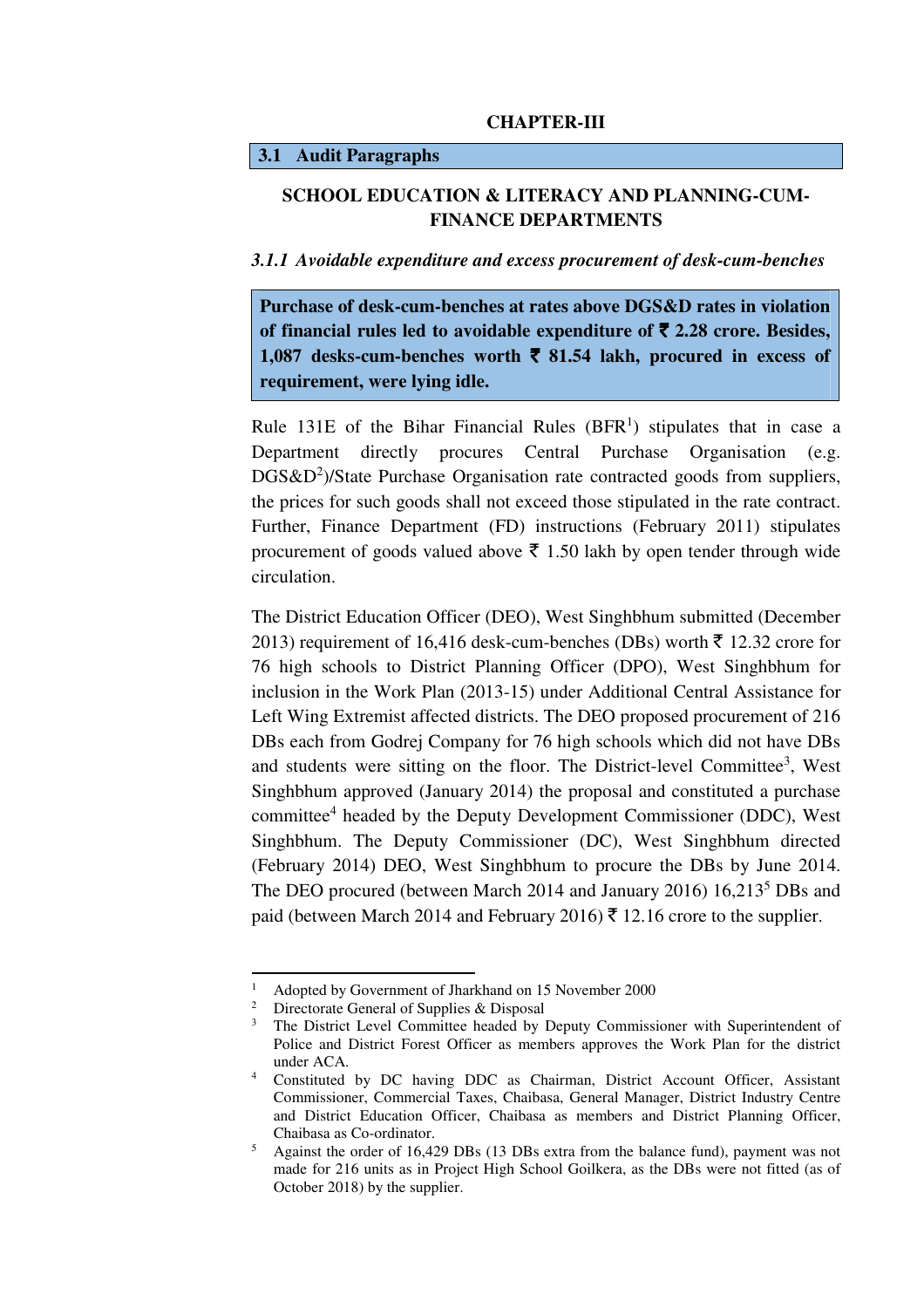Audit scrutiny (between November 2017 and June 2019) revealed the following:

 $\triangleright$  Justification for the decision to procure the DBs from Godrej company or the basis for assessing the requirement of 216 DBs per school were not available on record.

 $\triangleright$  Though DEO, West Singhbhum invited (12 February 2014) tenders for the procurement of DBs and received three bids, the purchase committee, convened for opening of the bids, cancelled (19 February 2014) the tender on the grounds of insufficient time for bidding. The purchase committee, instead of re-tendering, decided (19 February 2014) to procure the DBs through quotations from authorised dealers of Godrej and six quotations were obtained. The decision of the purchase committee to do away with the tender requirements was in violations of FD directions. Further, there was nothing on record to suggest that the purchase committee had ensured that the rates quoted by the bidders were the most economical in the market including the DGS&D rate.

 $\triangleright$  Though the DBs were under rate contract of DGS&D during the period, the DEO did not fix the DGS&D rate as price ceiling of the DBs. Resultantly, the purchase committee approved (March 2014) procurement of DBs at the rate of ₹ 7,501 per unit<sup>6</sup> against the prevailing DGS&D rate of ₹ 6,097 per unit<sup>7</sup>. This resulted in avoidable expenditure of  $\bar{\tau}$  2.28 crore<sup>8</sup> on the purchase of 16,213 DBs.

 $\triangleright$  The DEO, as per instructions of DC, was to conduct need assessment for procurement of DBs as per actual enrolment in the schools. Audit cross-checked (February 2018) the need of DBs against enrolment of students in 22 out of the 76 schools and observed that in 18 schools, 1,765 DBs worth  $\bar{\tau}$  1.32 crore were purchased in excess of enrolled students while in the balance four schools, 1,249 DBs were additionally required to accommodate the enrolled students. Thus, the procurements were not based on actual requirement.

 $\triangleright$  Upon joint physical verification (June 2019) by Audit with officials of DEO Singhbhum it was seen that 1,087 DBs worth  $\bar{\xi}$  81.54 lakh procured were lying idle since their procurement three years ago *(Appendix 3.1.1)*.

The DEO, West Singhbhum stated (March 2018) that a tender was invited and DBs were purchased from the bidder (an authorised Godrej dealer) who quoted the lowest price as per the decision of the purchase committee. The

 $\overline{a}$ 

 $\frac{6}{7}$   $\frac{3}{7}$  6,580 per unit plus 14 *per cent* VAT

<sup>7</sup> ` 5,348 per unit plus 14 *per cent* VAT

<sup>₹ 7,501</sup> minus ₹ 6,097 i.e. ₹ 1,404 per DBs x 16,213 units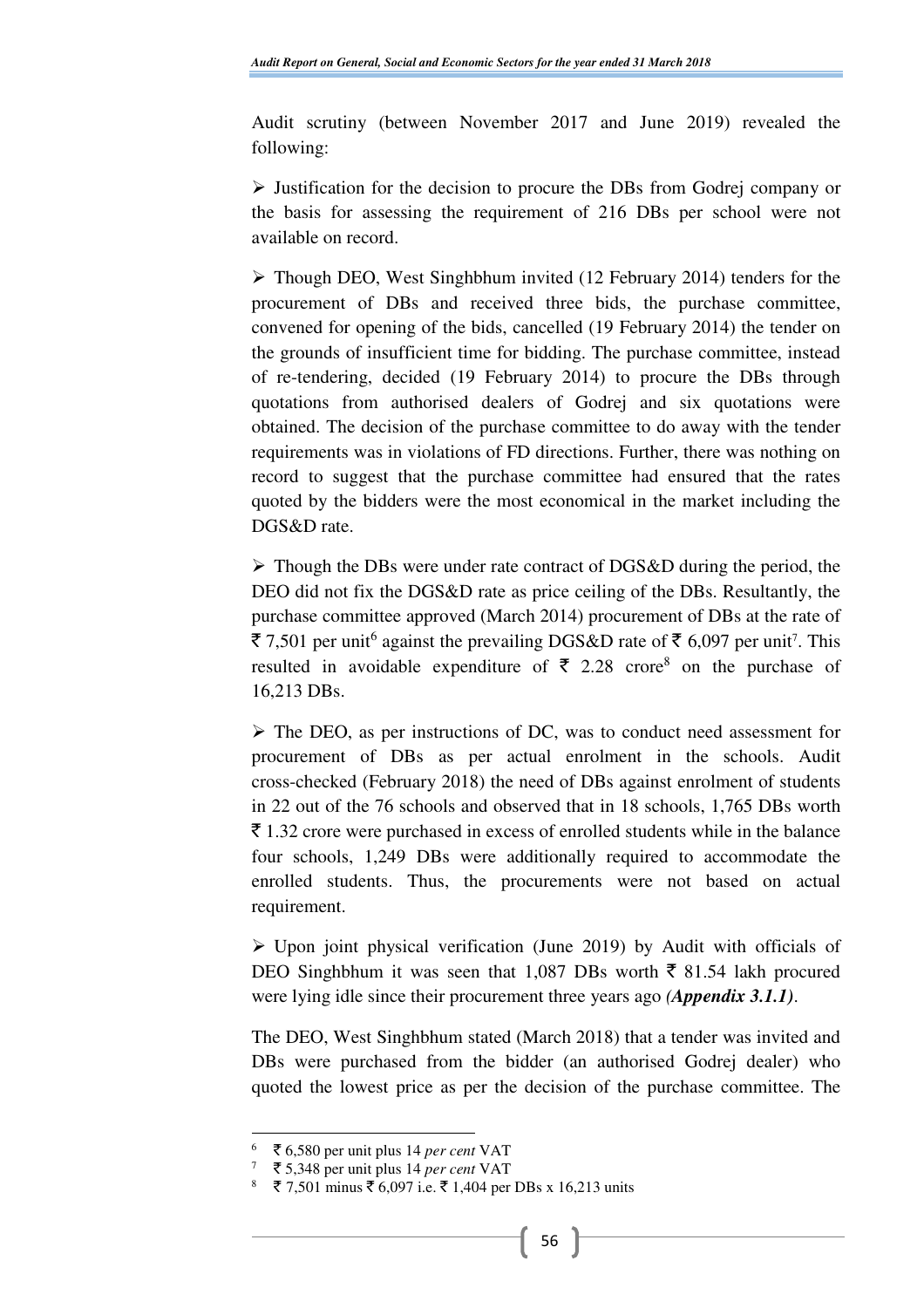reply was factually incorrect as the purchases were made through quotations and not by tender. Further, the DEO could neither justify procurement without considering DGS&D rate nor give reasons for not transferring the excess DBs to the schools which needed these.

The matter was referred to Government (June 2019); their reply had not been received (October 2019).

#### **ROAD CONSTRUCTION DEPARTMENT**

#### *3.1.2 Idle expenditure on construction of bridge*

**Commencement of bridge work over Sanjay River without acquisition of required land for approach roads resulted in the bridge lying idle for**  three vears rendering expenditure of  $\bar{\tau}$  7.36 crore idle besides non**achievement of the objective to ensure safe and smooth movement of traffic throughout the year.**

According to Rule 132 of Jharkhand Public Work Department Code, except in the case of emergent work such as repair of breaches, etc., no work should be started on land which has not been duly made over by the responsible Civil Officers**.**

Construction of high level RCC bridge over Sanjay River at  $7<sup>th</sup>$  km of Saraikella-Kharsawan Road along with approach roads including cost of land acquisition<sup>9</sup> was administratively approved (AA) and technically sanctioned (TS) by Road Construction Department (Department), Government of Jharkhand in November 2012 for  $\bar{\tau}$  6.93 crore. The proposed bridge was to replace the existing narrow and inadequate submersible bridge in view of the manifold increase in traffic due to commissioning of a Steel Plant in the locality and also to ensure safe and smooth movement of traffic throughout the year. The work was to be executed by the Executive Engineer (EE), Road Construction Division (Division), Saraikela-Kharsawan.

On tendering (March 2013), the work (construction of bridge and approach roads) valued at  $\bar{\tau}$  8.19 crore<sup>10</sup> was awarded (April 2013) to a contractor for completion by November 2014. The bridge work was completed (August 2016) and payment of  $\bar{\tau}$  6.15 crore was released (May 2017) to the contractor. In addition,  $\bar{\mathfrak{c}}$  1.06 crore<sup>11</sup> was paid (December 2013 and August 2015) to the District Land Acquisition Officer (DLAO), Saraikela-Kharsawan for acquisition of  $0.83$  acre<sup>12</sup> land for construction of the approach roads which

 $\bar{z}$  0.11 crore

<sup>&</sup>lt;sup>10</sup> 7.23 *per cent* above of the Bill of Quantity of  $\overline{5}$  7.63 crore prepared on the revised schedule of rates

<sup>&</sup>lt;sup>11</sup> On demand (December 2013 and August 2015) of DLAO Saraikela-Kharsawan

<sup>12</sup> Kolburudih *mauja*: 0.32 acre and Govindpur *mauja*: 0.51 acre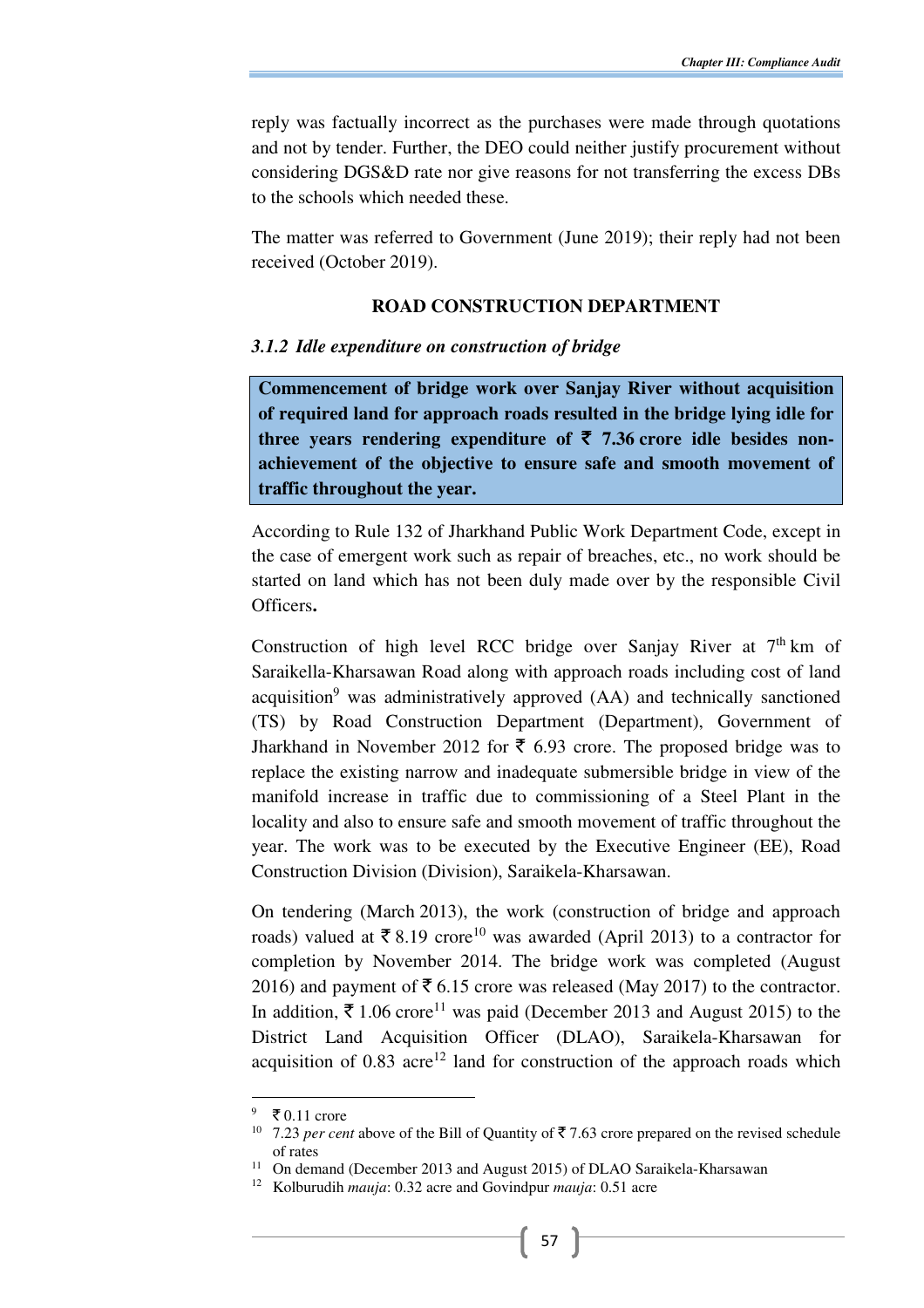was beyond the amount provided  $(\bar{\mathbf{\bar{z}}} 11)$  lakh) in the AA and TS for land acquisition. Further, payment (March 2014) of  $\bar{\tau}$  15 lakh for utility shifting, not included in the AA/TS was made to the Energy Department. Both these payments were yet to be regularised by issue of the revised AA (September 2019).

Audit observed (May 2017 and May 2019) from the records of the EE that the DLAO again demanded (May 2017) additional compensation of  $\bar{\tau}$  29.49 lakh<sup>13</sup> for rehabilitation and re-settlement of the affected land owners upon Social Impact Assessment. However, the EE could not release (September 2019) the amount to the DLAO as a revised estimate prepared (July 2017) by the EE for  $\bar{\tau}$  12.40 crore<sup>14</sup> factoring in deviations from the TS including cost of land acquisition and utility shifting ( $\bar{\tau}$  5.28 crore<sup>15</sup>) was approved by the Chief Engineer (CE), Central Design Organisation (CDO) only in June 2019 after a delay of almost two years after being pointed out by Audit. Further, the revised AA has not been issued by the Department as of September 2019.

Thus, the land for the approach roads could not be acquired and the bridge could not be put to use for almost three years since its completion in August 2016 rendering the expenditure of  $\bar{\tau}$  7.36 crore incurred on the bridge work idle besides non-achievement of the objective to ensure safe and smooth movement of traffic throughout the year.



*Photographs showing bridge over Sanjay river lying idle in absense of approach road* 

In reply (September 2019), the Joint Secretary, RCD stated that the work would be completed upon receiving the revised AA.

As per articles 27 ( $\overline{\xi}$  26.41 lakh) and 31 ( $\overline{\xi}$  3.08 lakh) of the Act.

<sup>&</sup>lt;sup>14</sup> Revised to  $\bar{z}$  12.20 crore in February 2019

<sup>&</sup>lt;sup>15</sup> Variation in quantity:  $\bar{\zeta}$  1.03 crore, variation in rate:  $\bar{\zeta}$  2.79 crore, price adjustment:  $\bar{\zeta}$  5.18 lakh, increase in CNC:  $\bar{\zeta}$  1.97 lakh, increase in land acquisition:  $\bar{\zeta}$  1.23 crore and for utility shifting (extra item): ₹ 15.21 lakh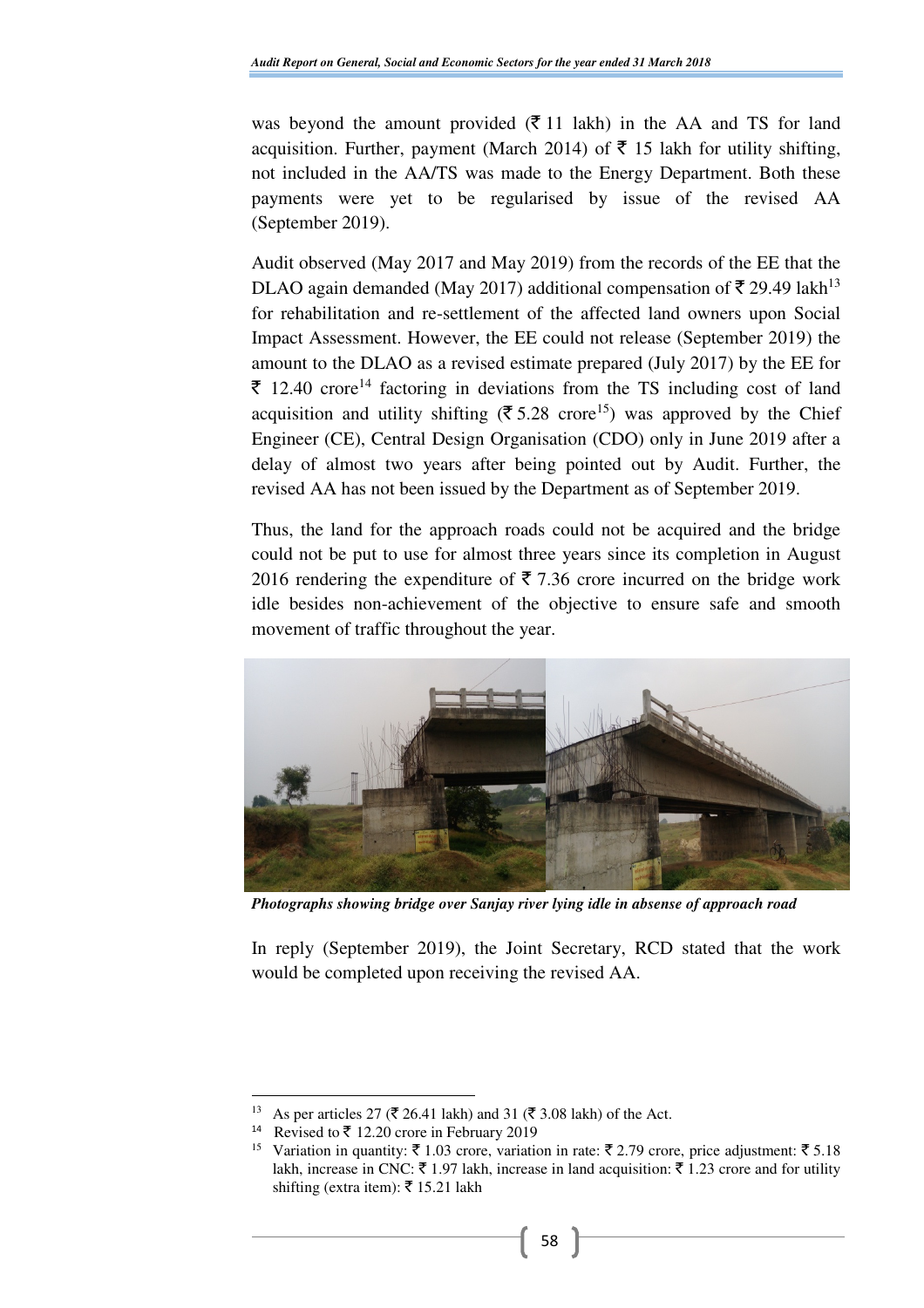#### **ROAD CONSTRUCTION AND DRINKING WATER & SANITATION DEPARTMENTS**

## *3.1.3 Expenditure on idle pipes*

**Closure of work of traffic rotary midway by Road Construction Department and failure to utilise DI water supply pipes by Drinking Water and Sanitation Department for eight years despite several opportunities to use them led to expenditure on idle pipes worth**  $\bar{\tau}$  **2.56 crore besides blocking of** ` **1.65 crore.**

Jharkhand Public Works Account Code<sup>16</sup> provides for acquisition of land prior to finalisation of tender process and approval of detailed estimates.

Construction of traffic rotary and improvement of wing roads at Kanta Toli Chowk, Ranchi to ease traffic congestion was administratively approved (August 2010) by Road Construction Department (RCD), Government of Jharkhand for  $\bar{\tau}$  18.63 crore. The work included construction of traffic rotary  $(\bar{\mathbf{\zeta}}$  7.15 crore), shifting of water supply pipelines ( $\bar{\mathbf{\zeta}}$  4.10 crore), shifting and installation of electric lines ( $\bar{\tau}$  0.40 crore) and acquisition of 0.53 acre of land  $($ ₹ 6.94 crore).

Before transferring funds to District Land Acquisition Officer (DLAO), Ranchi for acquisition of the required land, the work<sup>17</sup> of traffic rotary valued at  $\bar{\tau}$  6.74 crore was put (October 2010) to tender by RCD and awarded (March 2011) to a contractor for completion by September 2011. Further, the Executive Engineer (EE), RCD, Road Division (RD), Ranchi transferred (between December 2010 and March 2011)  $\bar{\xi}$  6.76 crore to three offices<sup>18</sup> for land acquisition, shifting and installation of water supply pipelines and shifting of electric lines.

Audit observed (December 2017) from the records of the EE, RCD, RD, Ranchi that the contractor executed road and drain works<sup>19</sup> adjoining the proposed traffic rotary up to October 2013 and was paid  $\bar{\tau}$  1.34 crore. Thereafter, the work was closed (December 2013) on the orders of the Principal Secretary, RCD as the required land could not be acquired by the

<sup>16</sup> Annexure 'A'- Cabinet Secretariat and Co-ordination Department (Vigilance Cell) resolution no. 948 dated 16 July 1986, Para-4.5 and 7.5 of Bihar Public Works Account Code as adopted by Government of Jharkhand.

<sup>&</sup>lt;sup>17</sup> Construction of rotary, wing roads and drain work.

<sup>&</sup>lt;sup>18</sup> District Land Acquisition Officer (DLAO):  $\bar{\tau}$  2.37 crore; Executive Engineer, Drinking Water and Sanitation (DWS), Subernarekha Distribution Division (DWSSDD) Ranchi:  $\bar{\xi}$  3.99 crore and Electrical Superintending Engineer, Electric Supply Circle Ranchi:  $\bar{\xi}$  40 lakh.

<sup>19</sup> Earth work, Pavement in Cement Concrete, Reinforcement in Cement Concrete and bituminous work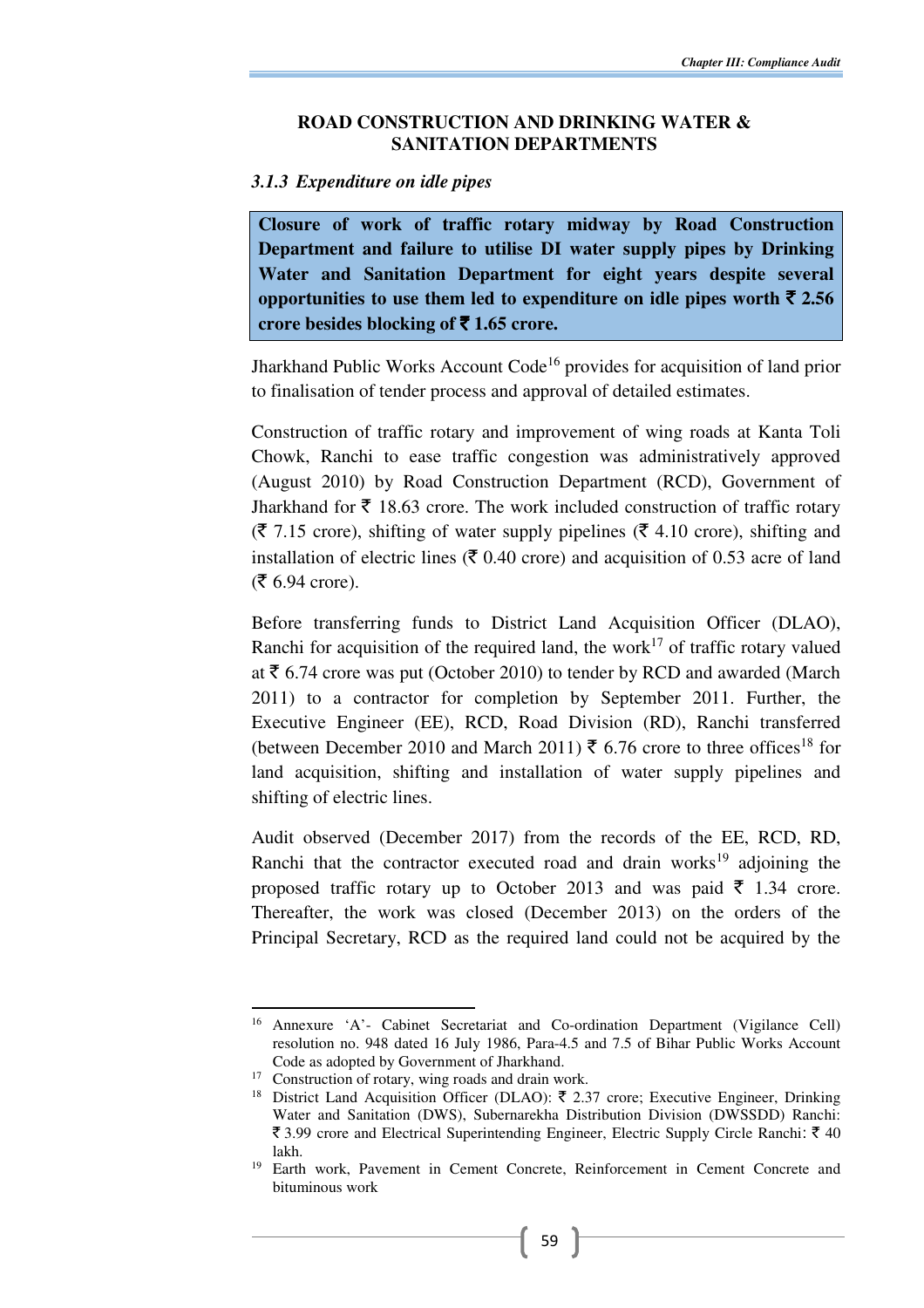DLAO Ranchi due to procedural delays in declaration of *panchat<sup>20</sup>* within the specified timeline of two years from the date of notification (March 2012). However, DLAO, Ranchi refunded  $\bar{\tau}$  2.37 crore to EE, RCD only in August 2019 after being pointed out by Audit.

Meanwhile, the EE, DWS, Subernarekha Distribution (SD) division, Ranchi also awarded (July 2011) the work of shifting and installation of water supply pipelines valued at  $\bar{\tau}$  3.86 crore to another contractor on turnkey basis for completion by November 2011 without ensuring availability of land. The contractor procured (September 2011)  $3,406^{21}$  metres of DI K7 pipes, and was paid  $\bar{\xi}$  2.74 crore up to July 2016. This work was also closed in June 2016 by the DWS Department due to non-availability of land. Of the procured pipes, only 114 metres were laid (November 2011) while  $3,292$  metres<sup>22</sup> of pipes worth  $\bar{\xi}$  2.56 crore was lying idle (September 2019) in the premises of Subernarekha Distribution division for eight years from the date of procurement and three years from the closing of the agreement.

Audit examined (March 2019) utilisation of DI K7 pipes in two<sup>23</sup> DWS divisions and observed that though similar types of 150 mm and 200 mm pipes were used by these divisions including Subernarekha Distribution division in different schemes between December 2016 and January 2018 *(Appendix-3.1.2)*, the pipes which were lying idle were not utilised.

Audit further noticed that Urban Development and Housing Department approved (July 2016) construction of a flyover for  $\bar{\tau}$  51.70 crore through  $JUIDCO<sup>24</sup>$  at the same site. This work also involved utility shifting which required laying of DI K7 pipes<sup>25</sup> as per the detailed estimates given by DWS Department. However, the idle pipes were again not factored in for reasons not on record.

The EE, DWS, SDD, Ranchi stated (April 2018) that if pipes of the same specification are required in future in any other scheme, they would be utilised. The reply was an afterthought after Audit flagged the issue as the EE, DWS, SD Ranchi could not provide any justification for not utilising these pipes till March 2018 either in the works of the above two divisions or in the utility shifting works of the flyover.

<sup>20</sup> Means: Award i.e., finalisation of total compensation to be paid to an individual *raiyat* for acquisition of land.

<sup>21</sup> 150 mm: 788 metres, 200 mm: 1000 metres and 750 mm: 1618 metres: Total 3,406 metres

<sup>22</sup> 150 mm: 788 meter, 200 mm: 1000 meter and 750 mm: 1504 meter, Total 3292 meter lying idle.

<sup>23</sup> DWSD, Ranchi West and DWSSDD, Ranchi

<sup>24</sup> Jharkhand Urban Infrastructure Development Company Ltd

<sup>25</sup> 900 mm, 750 mm, 150 mm, 100mm-1500 metres; 600mm-490 metres; 200 mm- 30 metres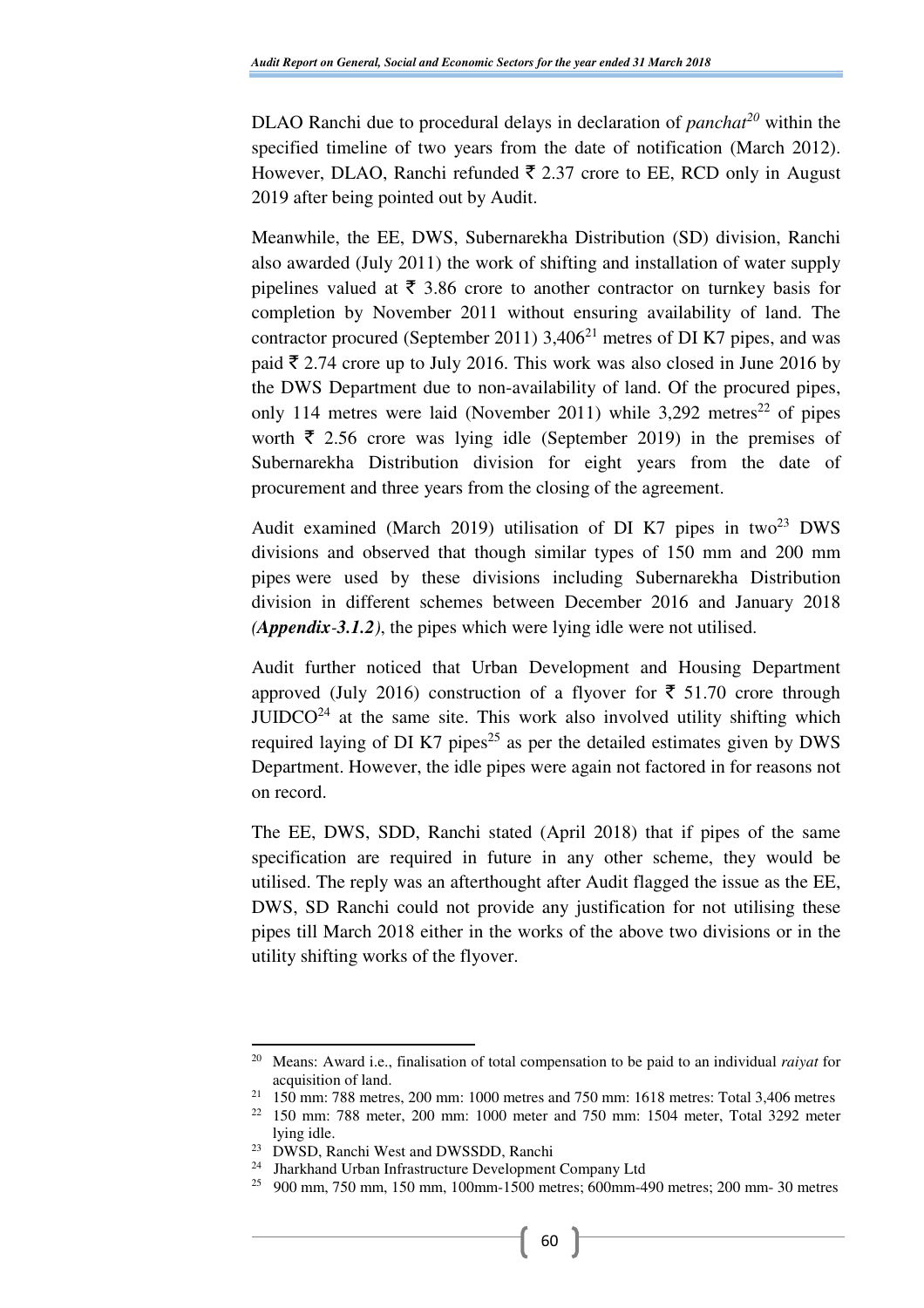Thus, commencement of work of traffic rotary by RCD and shifting of utility services by DWSD without acquisition of required land besides failure to utilise the idle pipes by DWSD despite several opportunities to use them led to pipes worth  $\bar{\tau}$  2.56 crore remaining idle for almost eight years. In addition, this also resulted in blocking of  $\bar{\tau}$  1.65 crore with the concerned offices<sup>26</sup> for more than eight years as these works could not be executed in the absence of hindrance-free land.

After the matter was reported (July 2019) to the departments, the Engineer-in-Chief issued (August 2019) show cause notice to the EE, DWS, SD division, Ranchi for not utilising the pipes for three years and instructed him to take remedial action in consultation with Superintending Engineer and Regional Chief Engineer (RCE). The Secretary DWS department, while accepting the facts, stated (September 2019) that the RCE has been instructed to ensure utilisation of the pipes. Further action is awaited. Reply from RCD has not been received (September 2019).

# **ART, CULTURE, SPORTS & YOUTH AFFAIRS AND RURAL DEVELOPMENT DEPARTMENTS**

### *3.1.4 Unfruitful expenditure on construction of stadium*

**Construction of stadium without the play-ground due to deficient technical sanction resulted in unfruitful expenditure of**  $\bar{\tau}$  **1.28 crore on the idle structures.** 

Rule 126 of Jharkhand Public Works Department (JPWD) code stipulates that technical sanction (TS) amounts to a guarantee that the estimates are accurately calculated and based on adequate data. JPWD code further provides that an estimate should include a site report detailing the condition of the proposed site and confirmation that it is suitable for the purpose**.**

Construction of an outdoor stadium at Technical College<sup>27</sup>, Garhwa was administratively approved (AA) in December 2008 for  $\bar{\tau}$  1.08 crore<sup>28</sup> by the Department of Art, Culture, Sports and Youth Affairs (Department), Government of Jharkhand and technically sanctioned (July 2009) by the Chief Engineer (CE), Rural Development Special Zone, Ranchi for  $\bar{\tau}$  1.10 crore. The Executive Engineer (EE), Rural Development Special Division No.2, Garhwa was nominated (March 2009) by the Deputy Commissioner (DC) Garhwa as executing agency for the construction work which included construction of

 $\overline{a}$ 

 $^{26}$  ₹ 40 lakh (Electrical supply circle, Ranchi) and ₹ 1.25 crore (residual fund with EE, DWSSDD)

<sup>27</sup> Late Gopinath Singh *Jan Sewa* Trust Technical College

Revised (March 2013) to  $\bar{\xi}$  1.42 crore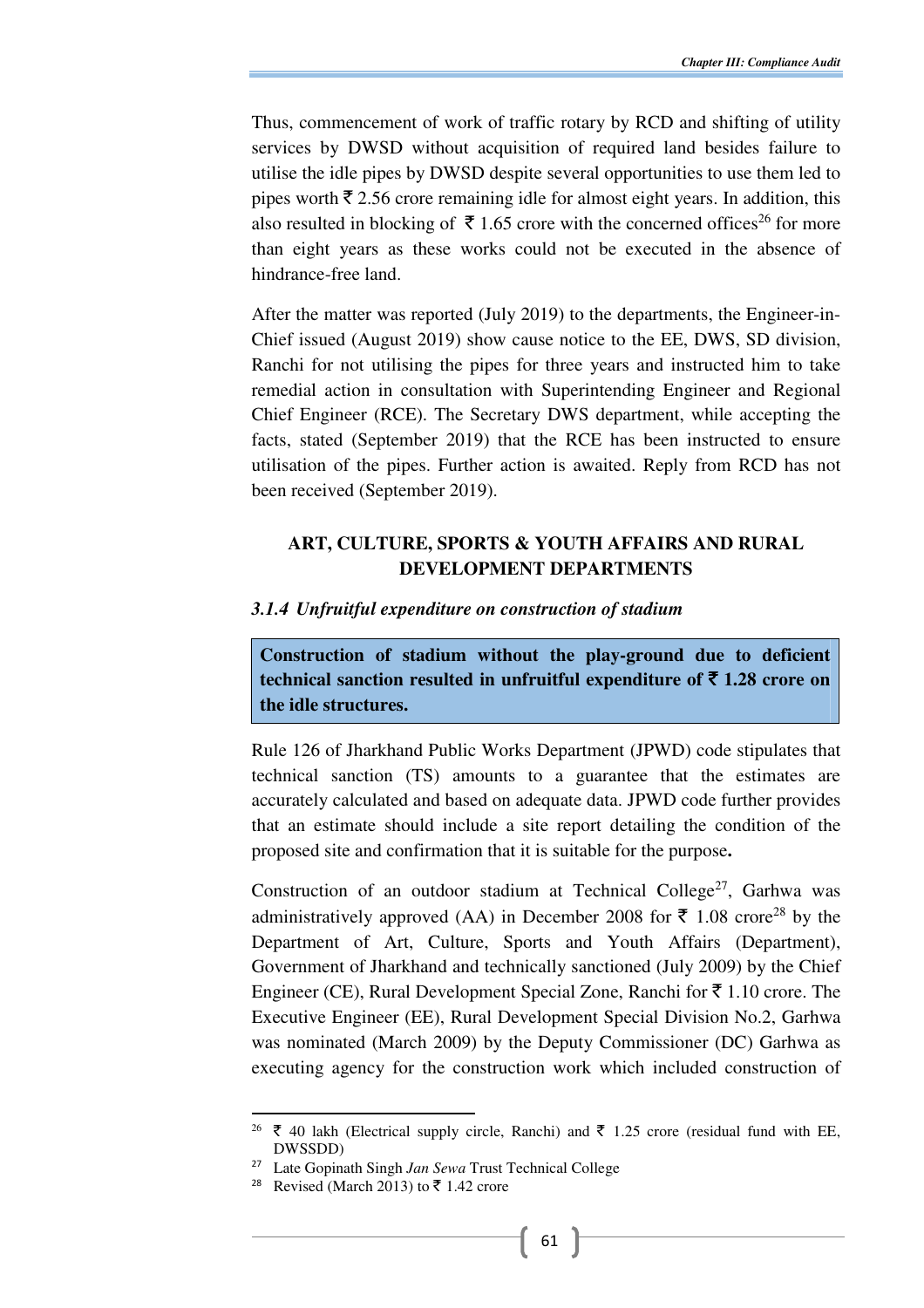playground (preparation of the field by landscaping and levelling), pavilion building, gallery, boundary walls and water supply and electrification. Upon tendering (August 2009), the work valued at  $\bar{\tau}$  1.06 crore was awarded (January 2010) to a contractor with the stipulation to complete the work by April 2011.

Audit observed (December 2017 and May 2019) from the records of the division that the proposed construction site was strewn with rocks. However, neither the EE who prepared (July 2009) the estimate nor the CE who granted TS to the estimate worked out the quantity of rocks required to be extracted from the site to level the ground. Only a meagre lump-sum amount of  $\bar{\tau}$  0.22 lakh was provided in the estimate for removing the rocks. Thus, the EE and the CE failed to comply with the provisions of JPWD code. The site verification report, if any, was not furnished to audit.

Resultantly, the contractor could not commence (October 2019) work of landscaping and levelling of the playground area and only completed (July 2012) the pavilion building, gallery and boundary walls (partially) at a cost of  $\bar{\tau}$  1.28 crore<sup>29</sup>. Though the work of removing rocks from the site of the pavilion building and gallery was executed as an extra item and the contractor was paid (March 2013)  $\bar{\tau}$  32.83 lakh, the work of removing rocks from the playground was not entrusted.

The EE had intimated (August 2012) the Deputy Commissioner, Garhwa and the Department of Art, Culture, Sports and Youth Affairs (November 2015 and September 2016) regarding requirement of levelling of the playground. However, a separate estimate of  $\bar{\tau}$  1.24 crore for the residual work of playground area<sup>30</sup> and protection wall, could be prepared by the EE and submitted for approval to the Department only in January 2018 i.e., after more than eight years of sanction of the original estimate. Moreover, the revised estimate was not approved (October 2019) by the Department.

Thus,  $\bar{\xi}$  1.28 crore incurred on the idle structures was rendered unfruitful as the stadium could not be put to use without completing the work of the playground.

 $\overline{a}$ 

<sup>&</sup>lt;sup>29</sup> ₹ 95.57 lakh in December 2012 and ₹ 32.83 lakh in March 2013.

 $30 \text{ }$  ₹ 54.76 lakh.